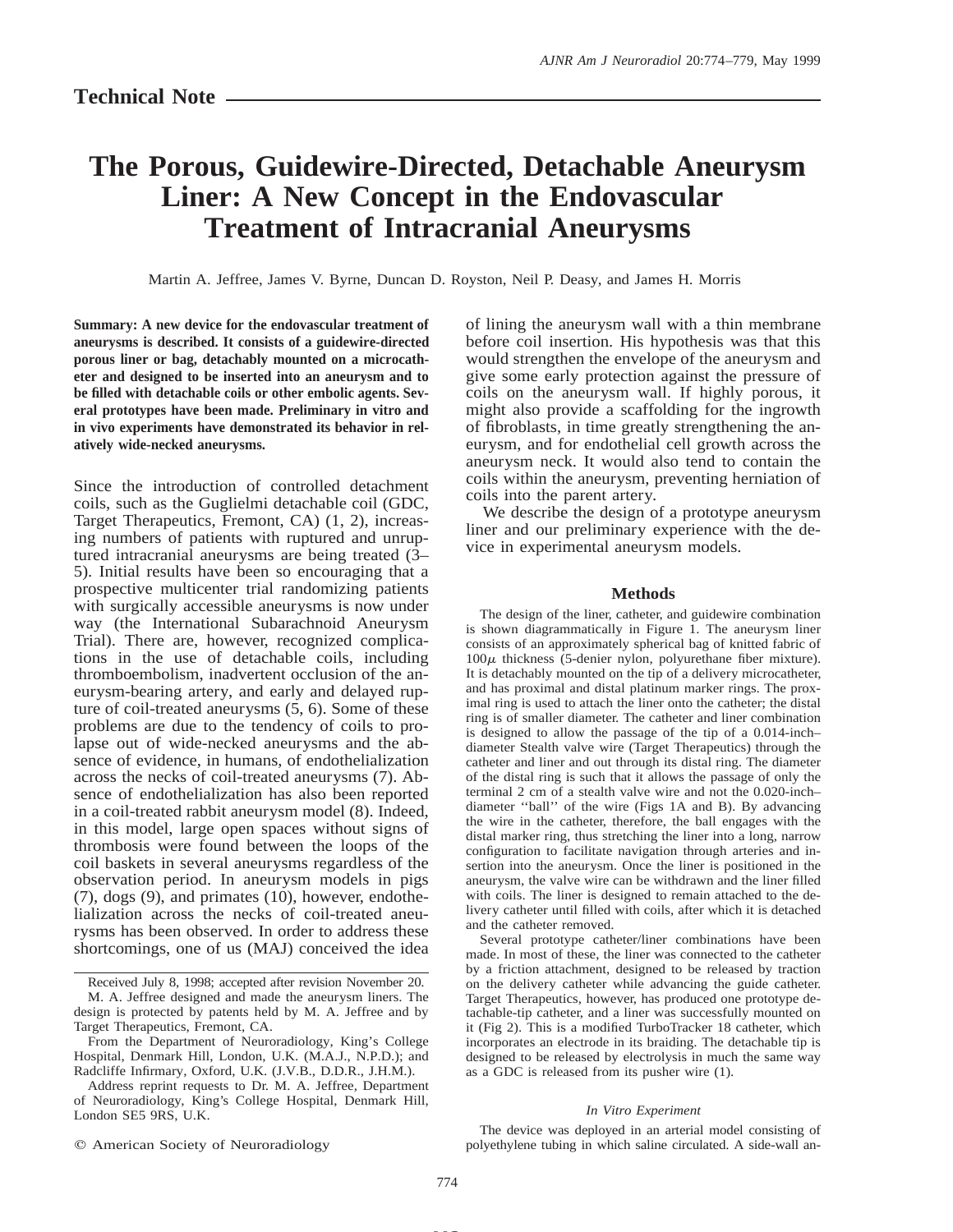FIG 1. Line diagrams of the liner, catheter, and guidewire combination.

A, The liner is a bag of highly porous, strong, stretchy fabric detachably mounted on the tip of a microcatheter. It has proximal and distal marker rings, allowing the passage of a guidewire. The catheter has an electrical contact close to its hub and a conducting wire incorporated into its braiding. The proximal marker ring is attached to the catheter tip marker ring by two thin stainless steel struts. It is detached by electrolysis of these struts.

B, The ''ball'' of the guidewire is too large to pass through the distal marker ring. When the guidewire is advanced in the catheter, the ball engages with the distal ring and stretches the liner into a long, thin configuration to facilitate endovascular navigation.





FIG 2. Prototype liner, catheter, guidewire combination with electrolytically detachable catheter tip. The detachment zone is shown (small arrow). A conducting wire is incorporated into the catheter braiding. A stainless-steel contact is shown just distal to its hub (large arrow).

eurysm model was constructed out of Perspex and linked to the tubing. The aneurysm was 8 mm in diameter with a 7-mm– diameter neck and was designed to test techniques for preventing coil prolapse into the parent artery, such as the remodeling technique of Moret et al (11). The liner was inserted through an 8F guide catheter and navigated into the aneurysm. It was then filled with three GDCs (Fig 3). After detachment of the last coil, the liner was detached from the delivery catheter. The liner and its contained coils were then retrieved (Fig 4).

#### *In Vivo Experiment*

Using the technique previously described (12), a side-wall aneurysm was constructed from a vein allograft on the carotid artery of a pig. The aneurysm sac measured 8 mm in transverse diameter, 13 mm in length, with a 5-mm–diameter neck. A 10 mm–diameter liner was inserted into the aneurysm by the transfemoral route and filled with a single GDC with a primary diameter of 0.018 inches, with a complex shape of 12-mm secondary diameter and a length of 30 cm. The coil was fully inserted and detached. The liner was then detached from the delivery catheter in the same manner as in the in vitro experiment. Follow-up angiography was performed 3 weeks later, before sacrifice and postmortem examination. Using standard histologic methods, the aneurysm was embedded in paraffin and stained with hematoxylin-eosin, Masson trichrome, and elastic van Gieson.

## **Results**

# *In Vitro Experiment*

Apart from the penetration of the first few millimeters of the first coil, the liner acted to retain the coils inside the lumen of the aneurysm model and prevented them from prolapsing into the parent vessel without the use of a restraining balloon (11).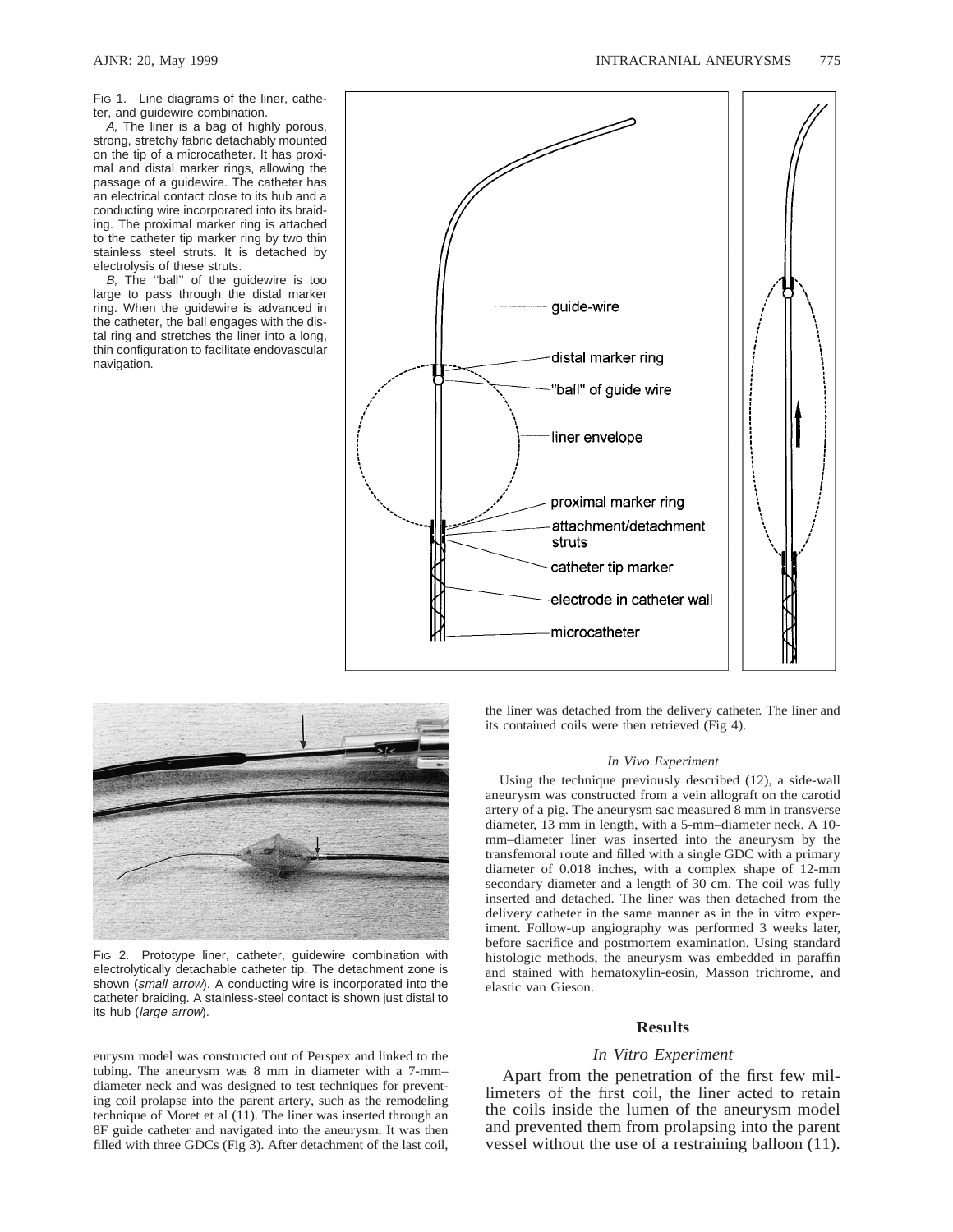



FIG 3. In vitro experiment. The liner has been deployed in a model wide-necked side-wall aneurysm and filled with three GDCs. The liner has retained the coils in the neck. It remains attached to its delivery catheter.

FIG 4. The liner, containing three coils, was retrieved from the in vitro aneurysm model. The first few millimeters of the first coil have penetrated the liner but the remaining coils are contained. The distal marker ring of the liner is visible as a dark dot in the upper third of the specimen.





FIG 5. Angiogram shows the appearance of the side-wall venous-pouch aneurysm in a pig 21 days after embolization with a liner and one GDC. The appearances are consistent with complete obliteration of the aneurysm with healing of the neck. The distal marker ring of the liner can be seen as a dot to the left of the coil mass.

FIG 6. Gross specimen of the venous-pouch side-wall aneurysm. (The specimens are supported, for photography, by collars of modeling clay.)

A, The carotid artery has been opened to show the healed neck of the aneurysm represented by a small dimple (arrow).

B, The aneurysm has been sectioned longitudinally to show peripheral granulation tissue (arrow) and central unresolved blood clot within the interstices of the GDC. The liner material cannot be seen in the gross specimen.

# *In Vivo Experiment*

The liner was undersized relative to the aneurysm but it contained the whole of the coil, which showed no tendency to herniate out of the aneurysm neck. The aneurysm was completely occluded by the liner and one GDC. Follow-up angiography showed complete occlusion of the aneurysm with preservation of the parent artery (Fig 5).

Macroscopic examination showed complete occlusion of the aneurysm and healing of the parent artery wall at the aneurysm neck (Fig 6A and B). Microscopic examination of a section through the aneurysm showed the presence of a linear pattern of small fibrils in different orientations around the periphery of the aneurysm fundus that marked the location of the aneurysm liner. Enclosed within the liner were larger and more irregular tissue defects that marked the location of the endovascular coils that had been removed before histologic processing.

There was a marked granulation tissue reaction extending inward from the periphery of the aneurysm, involving the wall of the fundus and extending through the interstices of the aneurysm liner and beginning to surround the loops of the endovascular coils. There was also a marked vascular reaction with neovascularization extending into the fundus of the aneurysm and through the aneurysm liner and surrounding the endovascular coils. The center of the aneurysm still contained unresolved blood clot.

A cellular plug had obliterated the neck of the aneurysm, with some identifiable collagen deposition within the intercellular ground substance. At the margins of the plug, where it met the arterial wall, endothelial cells were visible extending over the luminal surface of the plug.

# **Discussion**

To our knowledge, this concept of endovascular occlusion of arterial aneurysms has not previously been described.

Balloons have been used in the endovascular occlusion of aneurysms and the technique has been superseded by coil occlusion because of the high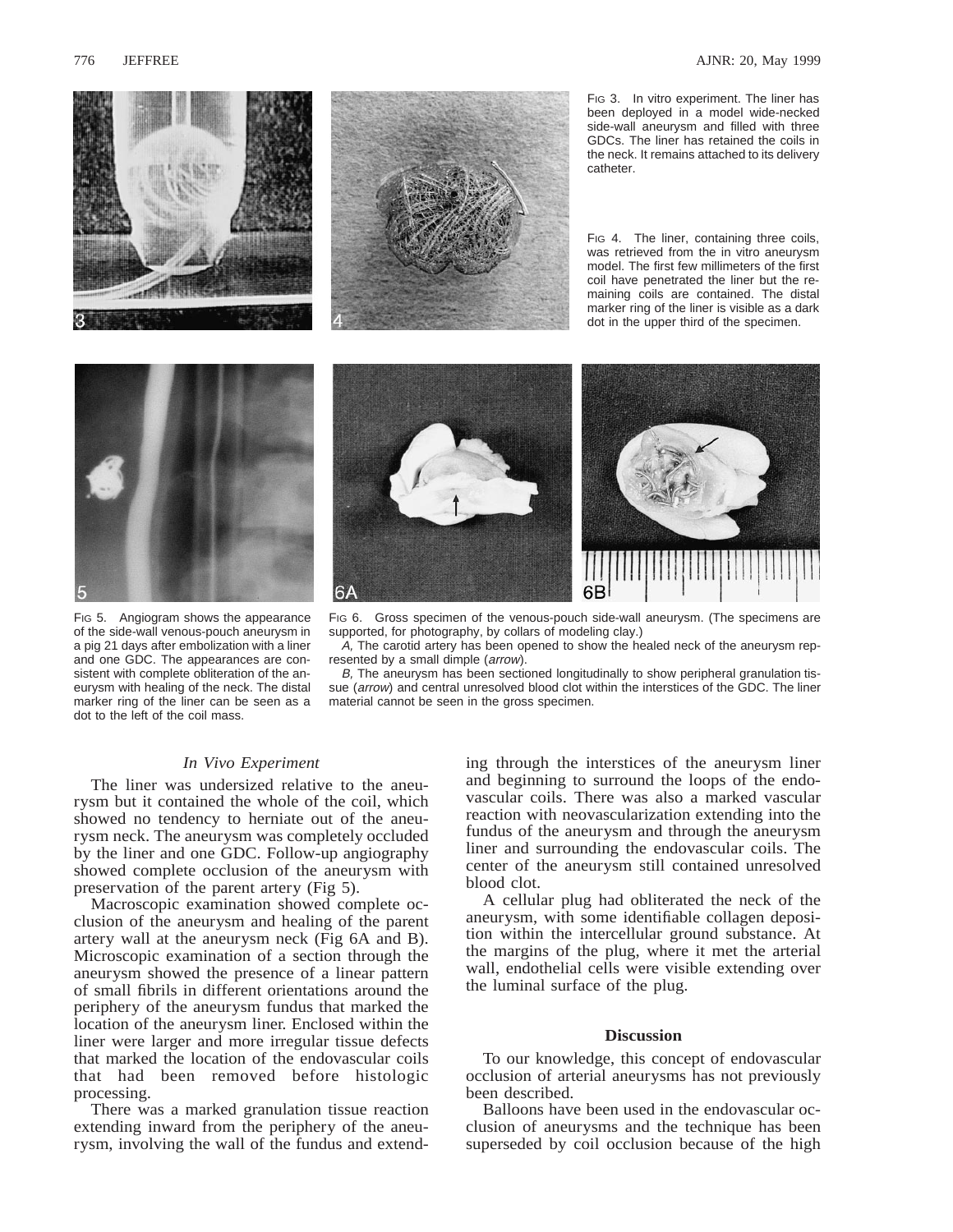morbidity and mortality associated with their use (13). The aneurysm liner has the superficial appearance of a balloon, but there are significant differences. Unlike a balloon, the liner is made of highly porous material, allowing the free passage of the liquid and cellular elements of blood across its membrane. High hydraulic pressures cannot therefore build up in the liner, a possible cause of rupture when balloons are used to treat aneurysms. It is designed to be distended by coils, although other embolic materials could be used. Although we have not measured the distension forces on the aneurysm sac during coil placement, when a liner is used, they are unlikely to exceed, and are more likely to be less than, those of unrestrained coils, because of the plastic recoil of the liner material.

The material will allow cellular activity on either side of its membrane, thus enabling fusion with and strengthening of biological tissues not permitted by balloons. There was clear evidence that the vascular granulation tissue was able to penetrate the detachable aneurysm liner and would have been expected, in time, to have resulted in complete fibrous obliteration of the aneurysm fundus. The material has also been chosen to be soft and distensible. If modestly over-sized with respect to the aneurysm, it is likely that the liner will conform to the aneurysm shape to almost the same degree as an unrestrained coil mass. Finally, the liner is guidewire-directed and electrolytically detachable. Balloons are not generally guidewire-directed and most have a friction attachment to their delivery catheter. Several advantages and disadvantages of the device can be predicted or have been demonstrated relative to the use of coils alone.

Originally, the liner concept was conceived as a possible way of reducing the frequency of early or delayed aneurysm rupture. Once inserted into the aneurysm, it would seem theoretically only to have advantages. Aneurysm walls can be very thin (14), and their exact thickness is not apparent to the endovascular operator. The liner would tend to contain the coil mass and may reduce the risk of aneurysm wall penetration. It also has the effect of containing the coils at the neck of the aneurysm, preventing them from prolapsing out. It may, therefore, extend the use of coil occlusion to widernecked aneurysms without the need for the remodeling technique (11), although there is no reason why the remodeling technique could not also be used with the aneurysm liner. It also tends to fix the delivery catheter at the aneurysm neck, after deployment of the first coil, resisting its displacement into the parent artery during subsequent coil insertion, a common problem during the placement of GDCs. Another possible advantage is that it may reduce the frequency of coil compaction and aneurysm recurrence by forming a smoother and more complete scaffolding across the neck of widenecked aneurysms than can be achieved by using coils alone. This may allow for more complete closure of the neck, for effective ingrowth of fibroblasts on the surface of and through the mesh of the liner, thus sealing the neck, and for the eventual endothelialization of the resulting surface, as seen in the pig model.

It is possible that the use of the liner will allow effective occlusion of aneurysms with a looser packing of coils. It is also likely, however, that by fixing the catheter it will allow tighter packing of coils, reducing the tendency of the coil mass to compress in large aneurysms.

The aneurysm liner has potential disadvantages. It is relatively bulky, requiring, in prototype form, a 7F to 8F guide catheter for insertion. Technical refinements may improve on this. Although guidewire-directed, its navigability may be limited to relatively proximal aneurysms. It is thrombogenic, and thrombus formation was a problem during insertion in the in vivo experiment, in which anticoagulants were not used. It is likely that effective anticoagulation will minimize this problem, but heparin coating of the liner membrane is a possible refinement. The prototype liners were made of very thin knitted fabric. This made them susceptible to penetration by the first few millimeters of the first coil to be inserted. Generally, the liner contained the remainder of the coil. If only a small length of coil penetrates the liner, the situation is no worse with respect to the aneurysm than treatment with coils alone. Once the first coil has been inserted, the liner is distended, greatly reducing the likelihood of penetration by subsequent coils. When choosing the thickness and density of the liner material, there is a trade-off between the tendency of coils to penetrate its wall and the physical bulk of the device. Thinness is desirable to minimize the bulk of the device and increase its navigability but will increase the chance of coil penetration. Penetration may be minimized by reducing the radius of the first few turns of the first coil, as in the 2D GDC design (Target Therapeutics). The material has high tensile strength despite its thinness and is very much stronger than an aneurysm wall.

The in vivo results can be criticized on the grounds that lateral wall venous pouch aneurysms in swine thrombose spontaneously (7). Testing in a less favorable model, such as the rabbit bifurcation aneurysm model (8), is desirable. Vascular access for a relatively bulky device, however, will be a problem.

The device is an experimental prototype designed to establish the principle of lining an aneurysm with a strong porous membrane before filling it with coils. There is potential for refinements in its design, in the choice of materials, and possibly in the use of bioactive coatings for those materials.

# **Conclusion**

The porous, guidewire-directed, detachable aneurysm liner is a new weapon in the armory of endovascular aneurysm occlusion. Prototypes have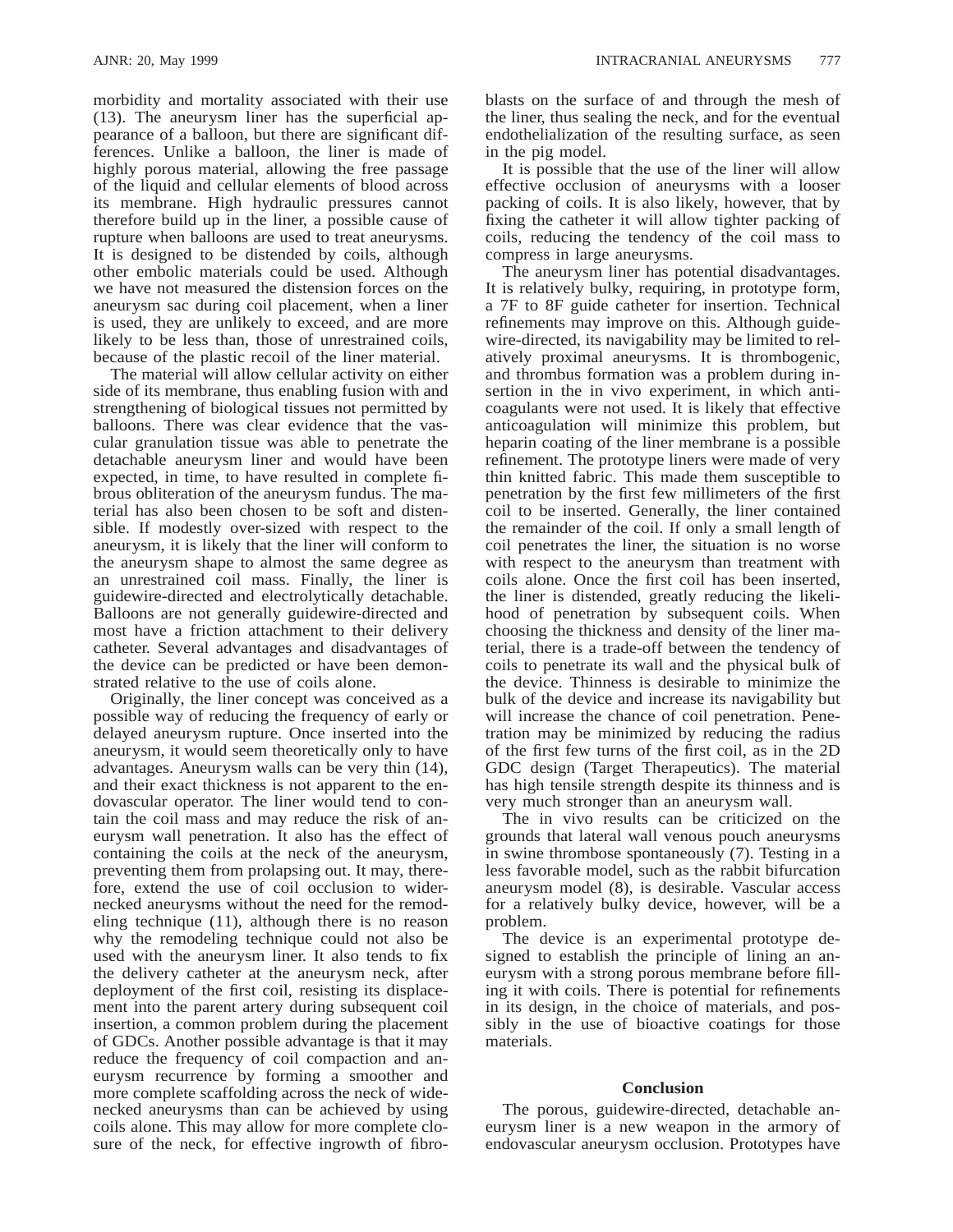

FIG 7. Wide-necked dog carotid bifurcation aneurysm, measuring 24 mm in length and 11 mm in width, occluded with one aneurysm liner filled with two GDCs. The coils are well contained within the neck. The prototype liner detached from the catheter prematurely, precluding tighter coil packing.

been made and their behavior studied in preliminary in vitro and in vivo experiments. The main value of the liner is likely to be in the treatment of larger, wide-necked, proximal aneurysms, in which it may help to reduce the frequency of early and delayed aneurysm rupture. It may also help to retain coils inside the sac of wide-necked aneurysms without the need for the remodeling technique. It could aid effective packing of the aneurysm and facilitate healing of its neck with endothelialization. Use of the device could be extended to the occlusion of venous sinuses and to parent artery occlusion.

## **Addendum**

Since submission of the original manuscript, several further prototype aneurysm liners have been made using a medical-grade knitted nylon material. Liners were successfully deployed in two venouspouch bifurcation aneurysms in two dogs (15) and in one venous-pouch side-wall aneurysm in a pig. A dog bifurcation aneurysm measuring 24 mm in length and 11 mm in width was initially completely occluded using a 20-mm–diameter liner filled with two 30-cm GDCs (Fig 7). The liner then detached prematurely, precluding further packing. Angiography performed 30 days later showed that the underfilled liner and coils had compacted into the fundus of the aneurysm, allowing partial refilling of the aneurysm. The aneurysm was harvested on the 30th day. In a second dog bifurcation aneurysm, the liner detached prematurely during delivery of the second coil. This aneurysm was harvested 3 hours after insertion. The pig side-wall aneurysm was 12 mm in diameter and was well filled with a 13-mm liner and four GDCs. The aneurysm was harvested 3 hours after insertion. Failed attempts were made to navigate liners into two further sidewall aneurysms, one in a dog, the other in a pig.

In the dog and pig specimens, harvested 3 hours after insertion, a thin, whitish, translucent film was observed on the surface of the liner material. This was adherent to the liner material and filled in the spaces between adjacent threads. Microscopy showed this film to be a fine layer of fibrin (Fig 8). It did not include a red cell component. In the dog specimen, harvested 30 days after insertion, there was extensive growth of fibrous tissue into the fundus of the aneurysm from the periphery (Fig 9). This penetrated the interstices of the liner material and surrounded the GDCs. Within the center of the liner there was a residuum of uninvaded blood clot. Within the fibrous ingrowth there was a mild chronic inflammatory reaction and some formation of multinucleate giant cells around the fibrils of the liner. Between the aneurysm liner and the luminal surface there was a thin layer of fibrous tissue. The



FIG 8. Microscopic appearance of the threads of an aneurysm liner, inserted into a pig aneurysm and harvested within 3 hours of insertion. The threads (arrows) are surrounded by fibrin, which bridges the spaces between threads and probably forms a substrate for subsequent fibrosis (Masson trichrome, original magnification approximately  $\times$ 400).

FIG 9. Microscopic appearance of the neck region of an aneurysm in a dog 30 days after insertion of an aneurysm liner and GDCs. The specimen was sectioned after removal of the GDCs and the resulting vacuole is in the right lower corner. Fibrous tissue surrounds the site of the coil. Sectioned threads of the liner material (arrows) are shown, overlain by a thin continuous layer of fibrous tissue, separating the liner from the luminal surface. There is a continuous layer of flattened cells lining the neck of the aneurysm. The parent arterial wall is seen at the top of this image (Masson trichrome, original magnification approximately  $\times$ 90).